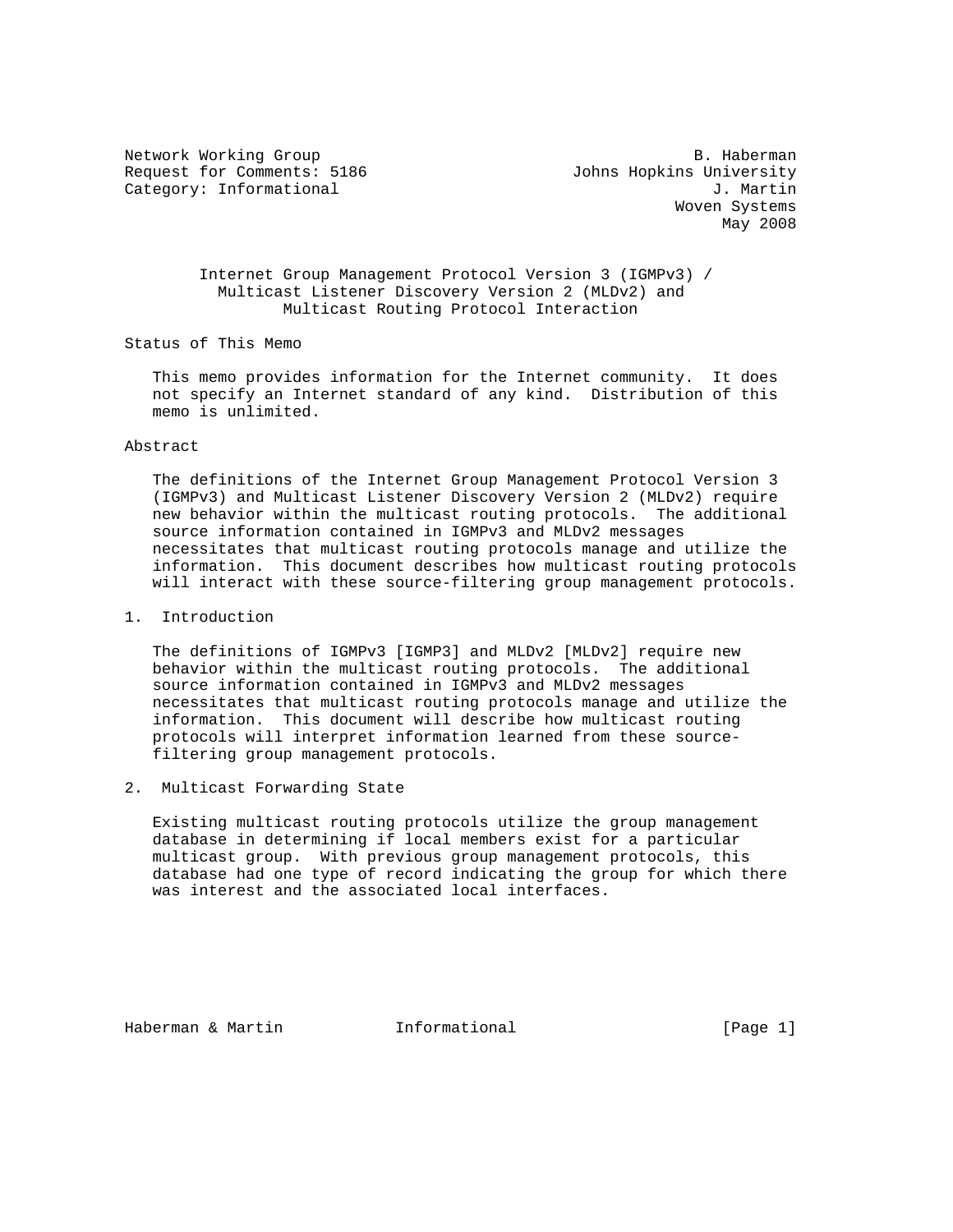In the case of IGMPv3 and MLDv2, these routing protocols may now build multicast forwarding state based on the source filter information available for each multicast group that has local membership. This requires that the group management database have four record types. Only one record may exist for a given interface and a given multicast group.

1. EXCLUDE <>

 The EXCLUDE <> record indicates interest in all sources destined to this group address for a set of local interfaces. It is equivalent to the single record type existing in previous versions of the group management protocols.

2. INCLUDE <>

 The INCLUDE <> record indicates that there is no interest in any sources destined to this group address for a set of local interfaces.

- 3. EXCLUDE <list> The EXCLUDE <list> record indicates that there is interest in all sources other than the specifically listed sources for a set of local interfaces.
- 4. INCLUDE <list> The INCLUDE <list> record indicates that there is interest in only the specifically listed sources for a set of local interfaces.

 The records in the group management database should be utilized when generating forwarding state for a multicast group. If the source address in the multicast packet exists in the database for the specified multicast group and is in an INCLUDE list or is not listed in an EXCLUDE list, the multicast routing protocol should add the interface to the list of downstream interfaces; otherwise, it should not be added based on local group membership.

3. DVMRP Interaction

 The Distance Vector Multicast Routing Protocol (DVMRP) [DVMRP] does not incorporate any knowledge of the multicast group's senders. Therefore, DVMRP will act only on the multicast group address contained in an IGMPv3 or MLDv2 report.

 Future standardized versions of DVMRP may incorporate pruning and grafting messages similar to PIM-DM (discussed in Section 5). The rules defined in Section 5 can be applied in this situation.

Haberman & Martin **Informational Informational** [Page 2]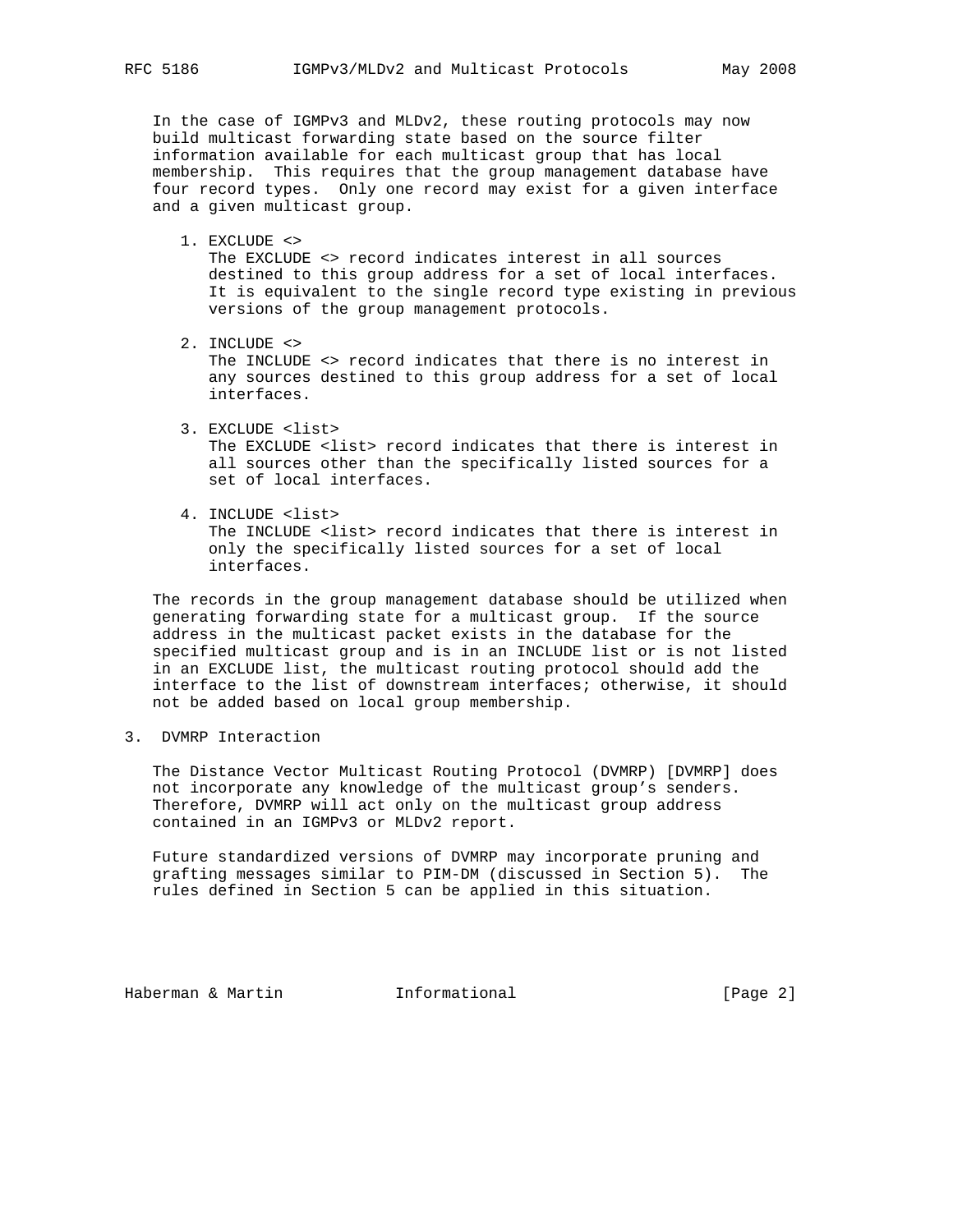## 4. MOSPF Interaction

 In Multicast Extensions to OSPF (MOSPF) [MOSPF], the consideration of source filter information in the group management database is limited to the building of forwarding state (discussed above). This is due to the flooding of group-membership-LSAs within MOSPF.

## 5. PIM-DM Interaction

 The PIM-DM protocol [PIMDM] interaction with a source-filtering group management protocol is important in two areas: multicast distribution tree pruning and multicast distribution tree grafting. The following sections will describe the behavior needed in PIM-DM to interoperate with IGMPv3 and MLDv2.

### 5.1. PIM-DM Prunes

 PIM-DM prune messages are initiated when a PIM-DM router determines that there are no entities interested in the data flowing on the (S,G) forwarding state. If the multicast router is running IGMPv3 or MLDv2, this is determined by the source S being in EXCLUDE state in the source filter for the destination G, or all interest in G being terminated for an existing (S,G) forwarding entry.

## 5.2. PIM-DM Grafts

 PIM-DM graft messages are sent in order to override an existing PIM- DM prune. In the case of IGMPv3 or MLDv2, this occurs when prune state exists for (S,G) and a state change occurs in which the source filter state for S changes to INCLUDE for the specified G.

6. PIM-SM Interaction

 A PIM-SM interaction takes place when a PM-SM [PIMSM] router receives an IGMP or MLD message regarding a group address that is in the Any Source Multicast (ASM) range. This range is defined as the entire multicast address space excluding the global SSM range [SSM] and any locally defined Source Specific space.

Haberman & Martin **Informational** [Page 3]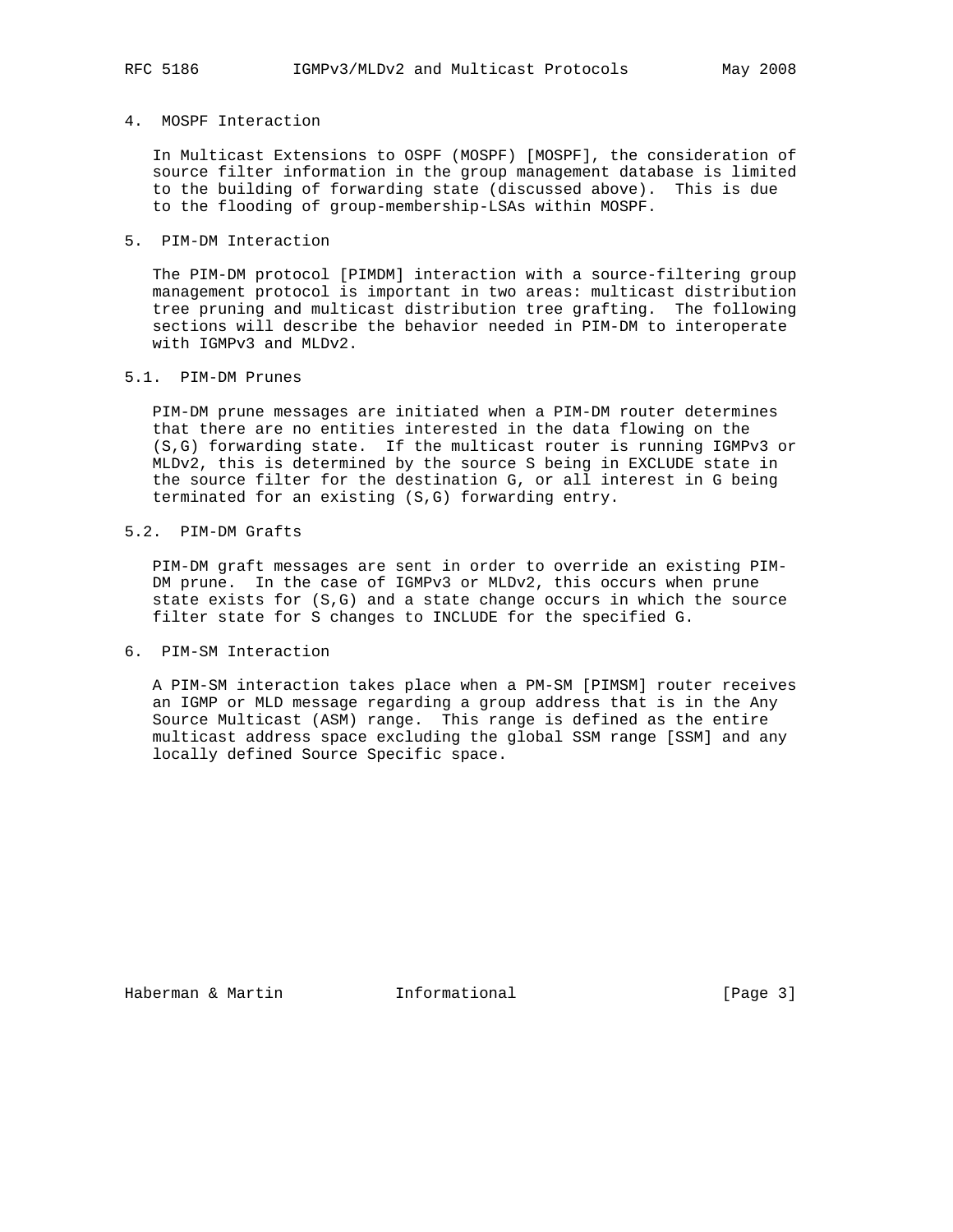# 6.1. PIM-SM Joins (ASM Behavior)

 PIM-SM join messages are initiated when a PIM-SM router determines that there are entities interested in a specific group or a specific source sending to the group. If this is due to an IGMPv3 or MLDv2 report with a zero-length EXCLUDE list, then the join is sent as a (\*,G) join towards the RP.

 If the join is triggered by an IGMPv3 or MLDv2 state change that affects source information, the PIM-SM join is sent as a (S,G) join towards the specific source. This behavior optimizes the join process, as well as facilitates the adoption of the SSM model. The generation of this (S,G) join can cause failures in architectures where leaf routers do not have global reachability, and thus, can be overridden by local policy. If this is the case, then all triggered joins are sent towards the RP as (\*,G) joins. The router sending the (\*,G) join is responsible for filtering the data as per the IGMPv3 database before forwarding.

6.2. PIM-SM Prunes (ASM Behavior)

 PIM-SM prune messages are initiated when a PIM-SM router determines that there are no entities interested in a specific group, or a specific source sending to the group. If this is triggered by either receiving a report with an EXCLUDE or if a specific Source/Group times out, then an (S,G) prune is sent towards the upstream router. If all of the IGMPv3 or MLDv2 derived requests for a group time out, then (S,G) and (\*,G) prunes are sent upstream as needed to stop all flow of traffic for that group.

7. PIM-SSM Interaction

 A PIM-SSM interaction takes place when a PIM-SM router receives an IGMPv3 or MLDv2 message regarding a group address that is in the Source Specific Multicast range. This behavior is not defined in this document, but rather in [PIMSM].

8. Security Considerations

 This document does not introduce any additional security issues above and beyond those already discussed in [PIMDM], [PIMSM], [IGMP3], and [MLDv2].

9. Acknowledgements

 The authors would like to thank Murali Brahmadesam, Leonard Giuliano, and Hal Sandick for their feedback and suggestions.

Haberman & Martin **Informational Informational** [Page 4]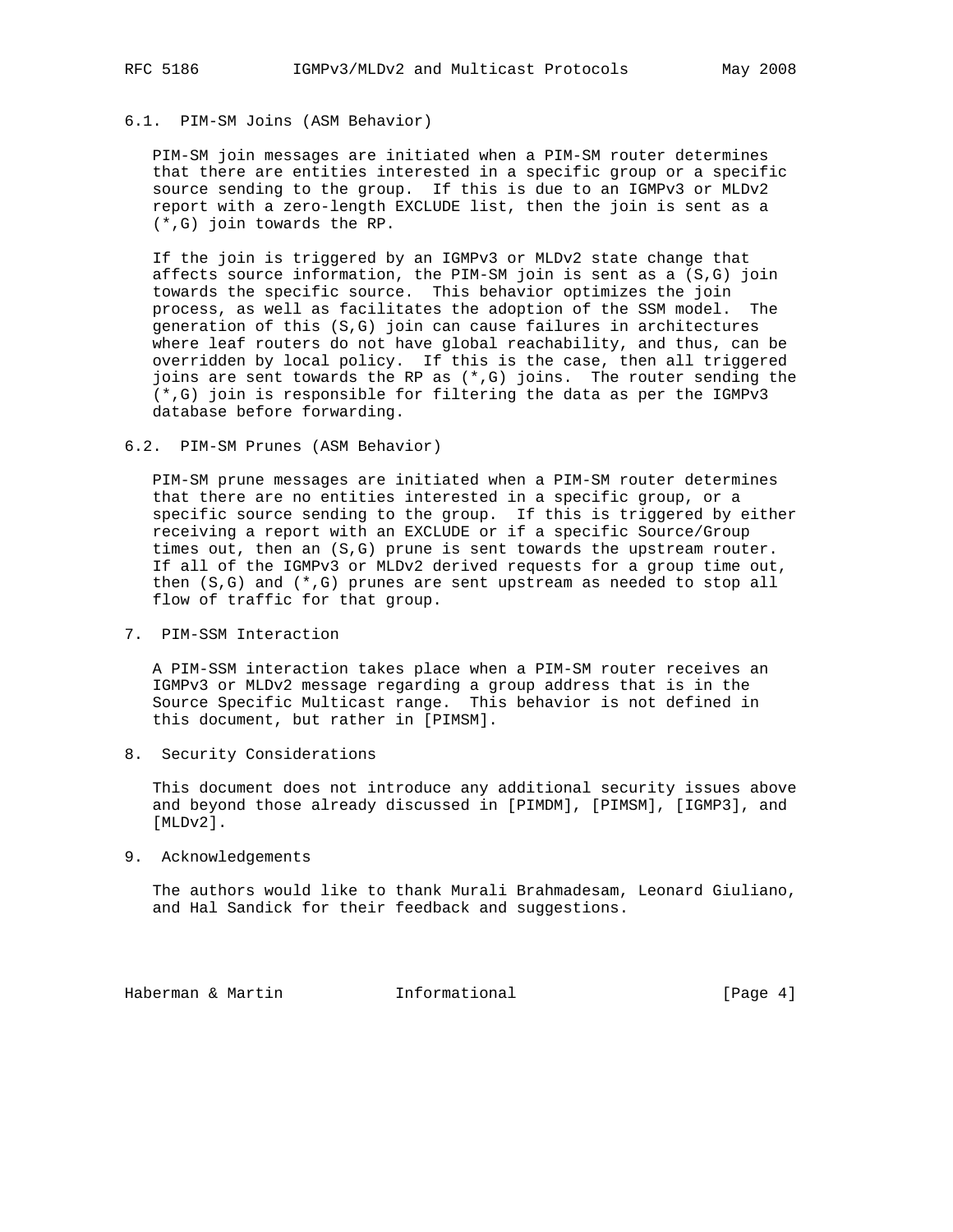#### 10. Normative References

- [IGMP3] Cain, B., Deering, S., Kouvelas, I., Fenner, B., and A. Thyagarajan, "Internet Group Management Protocol, Version 3", RFC 3376, October 2002.
- [MLDv2] Vida, R., Ed., and L. Costa, Ed., "Multicast Listener Discovery Version 2 (MLDv2) for IPv6", RFC 3810, June 2004.
- [DVMRP] Waitzman, D., Partridge, C., and S. Deering, "Distance Vector Multicast Routing Protocol", RFC 1075, November 1988.
- [MOSPF] Moy, J., "Multicast Extensions to OSPF", RFC 1584, March 1994.
- [PIMDM] Adams, A., Nicholas, J., and W. Siadak, "Protocol Independent Multicast - Dense Mode (PIM-DM): Protocol Specification (Revised)", RFC 3973, January 2005.
- [PIMSM] Fenner, B., Handley, M., Holbrook, H., and I. Kouvelas, "Protocol Independent Multicast - Sparse Mode (PIM-SM): Protocol Specification (Revised)", RFC 4601, August 2006.
- [SSM] Holbrook, H. and B. Cain, "Source-Specific Multicast for IP", RFC 4607, August 2006.

Authors' Addresses

 Brian Haberman The Johns Hopkins University Applied Physics Laboratory 11100 Johns Hopkins Road Laurel, MD 20723-6099 **TIS** 

 Phone: +1 443 778 1319 EMail: brian@innovationslab.net

 Jim Martin Woven Systems 2455 Augustine Drive, Suite 211 Santa Clara, CA 95054 US Phone: +1 408 654-8143

EMail: jim@wovensystems.com

Haberman & Martin **Informational Informational** [Page 5]